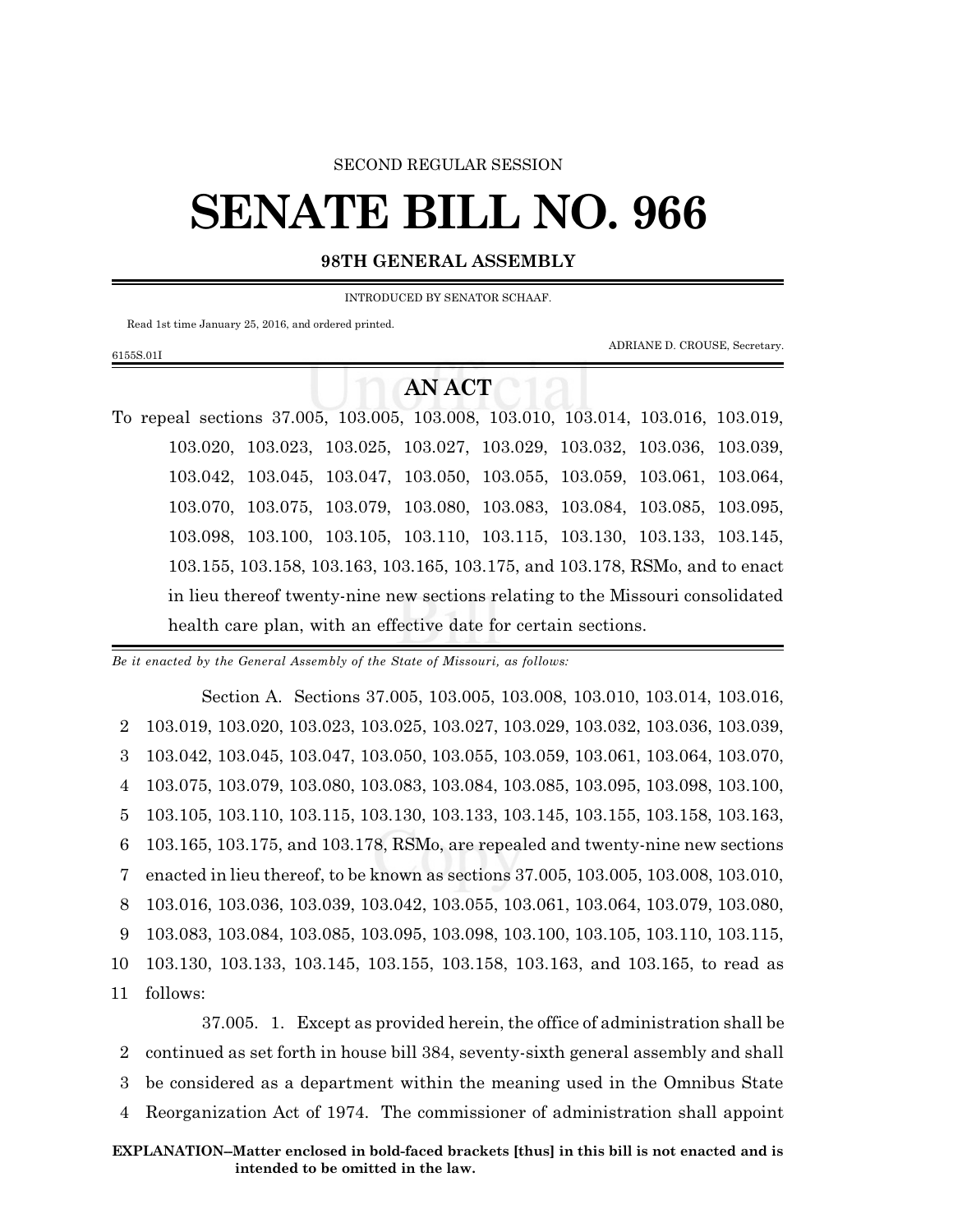directors of all major divisions within the office of administration.

 2. The commissioner of administration shall be a member of the governmental emergency fund committee as ex officio comptroller and the director of the department of revenue shall be a member in place of the director of the division of facilities management, design and construction.

 3. The office of administration is designated the "Missouri State Agency for Surplus Property" as required by Public Law 152, eighty-first Congress as amended, and related laws for disposal of surplus federal property. All the powers, duties and functions vested by sections 37.075 and 37.080, and others, are transferred by type I transfer to the office of administration as well as all property and personnel related to the duties. The commissioner shall integrate the program of disposal of federal surplus property with the processes of disposal of state surplus property to provide economical and improved service to state and local agencies of government. The governor shall fix the amount of bond required by section 37.080. All employees transferred shall be covered by the provisions of chapter 36 and the Omnibus State Reorganization Act of 1974.

 4. The commissioner of administration shall replace the director of revenue as a member of the board of fund commissioners and assume all duties and responsibilities assigned to the director of revenue by sections 33.300 to 33.540 relating to duties as a member of the board and matters relating to bonds and bond coupons.

 5. All the powers, duties and functions of the administrative services section, section 33.580 and others, are transferred by a type I transfer to the office of administration and the administrative services section is abolished.

 6. The commissioner of administration shall, in addition to his or her other duties, cause to be prepared a comprehensive plan of the state's field operations, buildings owned or rented and the communications systems of state agencies. Such a plan shall place priority on improved availability of services throughout the state, consolidation of space occupancy and economy in operations.

 7. The commissioner of administration shall from time to time examine the space needs of the agencies of state government and space available and shall, with the approval of the board of public buildings, assign and reassign space in property owned, leased or otherwise controlled by the state. Any other law to the contrary notwithstanding, upon a determination by the commissioner that all or part of any property is in excess of the needs of any state agency, the commissioner may lease such property to a private or government entity. Any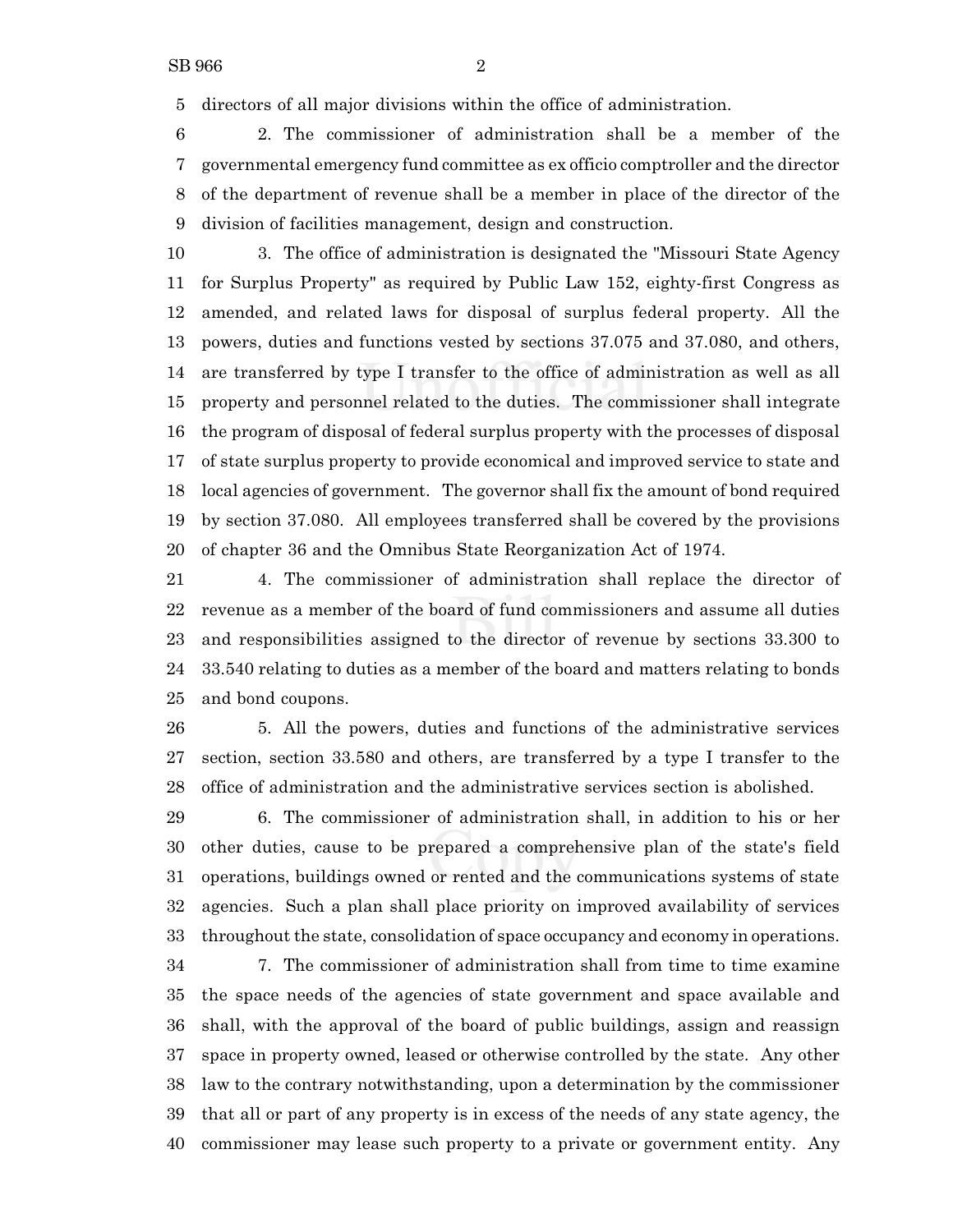revenue received from the lease of such property shall be deposited into the fund or funds from which moneys for rent, operations or purchase have been appropriated. The commissioner shall establish by rule the procedures for leasing excess property.

 8. The commissioner of administration is hereby authorized to coordinate and control the acquisition and use of network, telecommunications, and data processing services in the executive branch of state government. For this purpose, the office of administration will have authority to:

 (1) Develop and implement a long-range computer facilities plan for the use of network, telecommunications, and data processing services in Missouri state government. Such plan may cover, but is not limited to, operational standards, standards for the establishment, function and management of service centers, coordination of the data processing education, and planning standards for application development and implementation;

 (2) Approve all additions and deletions of network, telecommunications, and data processing services hardware, software, and support services, and service centers;

 (3) Establish standards for the development of annual data processing application plans for each of the service centers. These standards shall include review of post-implementation audits. These annual plans shall be on file in the office of administration and shall be the basis for equipment approval requests;

 (4) Review of all state network, telecommunications, and data processing services applications to assure conformance with the state information systems plan, and the information systems plans of state agencies and service centers;

 (5) Establish procurement procedures for network, telecommunications, and data processing services hardware, software, and support service;

 (6) Establish a charging system to be used by all service centers when performing work for any agency;

 (7) Establish procedures for the receipt of service center charges and payments for operation of the service centers.

 The commissioner shall maintain a complete inventory of all state-owned or -leased network, telecommunications, and data processing services equipment, and annually submit a report to the general assembly which shall include starting and ending network, telecommunications, and data processing services costs for the fiscal year previously ended, and the reasons for major increases or variances between starting and ending costs. The commissioner shall also adopt,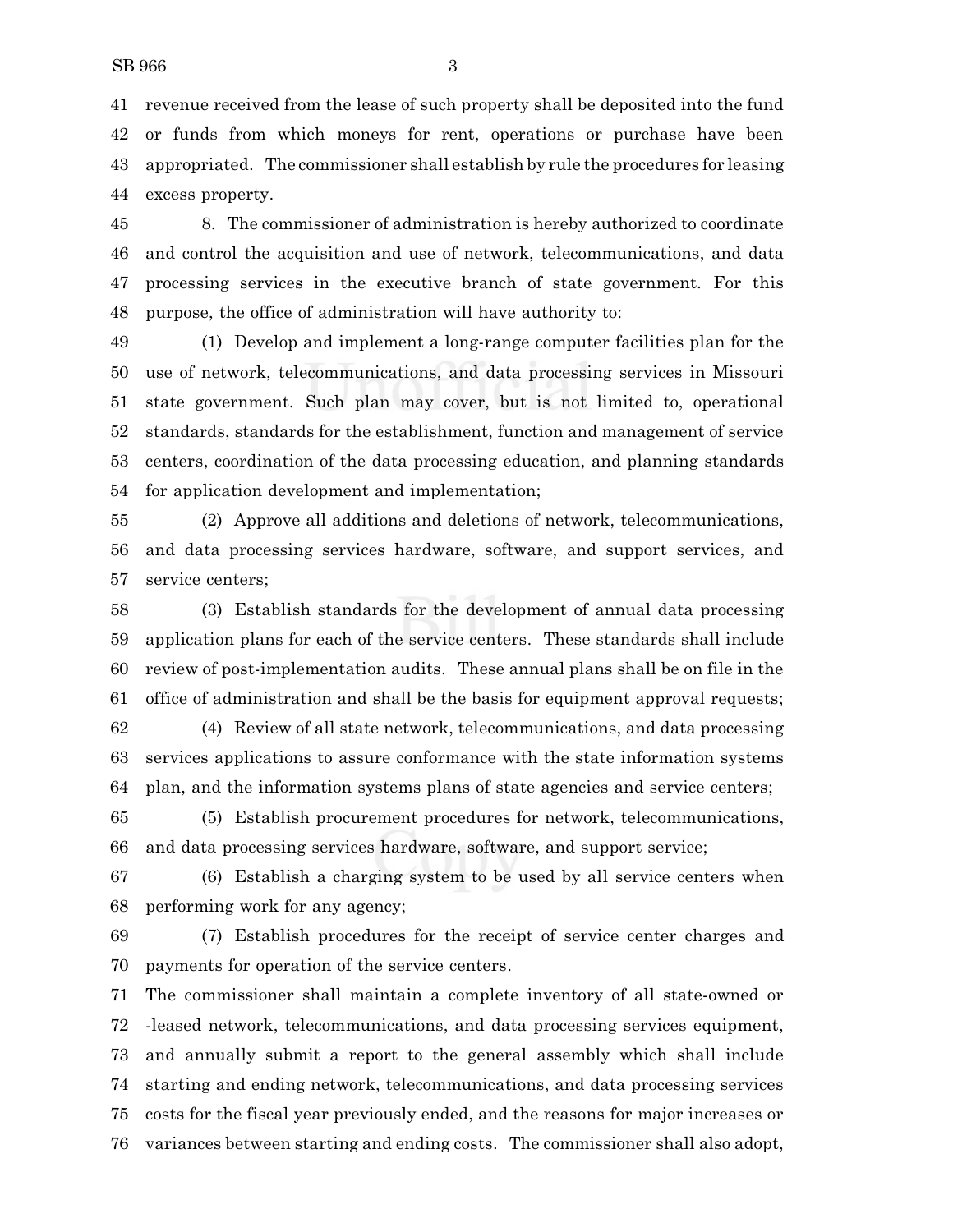after public hearing, rules and regulations designed to protect the rights of privacy of the citizens of this state and the confidentiality of information contained in computer tapes or other storage devices to the maximum extent possible consistent with the efficient operation of the office of administration and contracting state agencies.

 9. Except as provided in subsection 12 of this section, the fee title to all real property now owned or hereafter acquired by the state of Missouri, or any department, division, commission, board or agency of state government, other than real property owned or possessed by the state highways and transportation commission, conservation commission, state department of natural resources, and the University of Missouri, shall on May 2, 1974, vest in the governor. The governor may not convey or otherwise transfer the title to such real property, unless such conveyance or transfer is first authorized by an act of the general assembly. The provisions of this subsection requiring authorization of a conveyance or transfer by an act of the general assembly shall not, however, apply to the granting or conveyance of an easement to any rural electric cooperative as defined in chapter 394, municipal corporation, quasi-governmental corporation owning or operating a public utility, or a public utility, except railroads, as defined in chapter 386. The governor, with the approval of the board of public buildings, may, upon the request of any state department, agency, board or commission not otherwise being empowered to make its own transfer or conveyance of any land belonging to the state of Missouri which is under the control and custody of such department, agency, board or commission, grant or convey without further legislative action, for such consideration as may be agreed upon, easements across, over, upon or under any such state land to any rural electric cooperative, as governed in chapter 394, municipal corporation, or quasi-governmental corporation owning or operating a public utility, or a public utility, except railroad, as defined in chapter 386. The easement shall be for the purpose of promoting the general health, welfare and safety of the public and shall include the right of ingress or egress for the purpose of constructing, maintaining or removing any pipeline, power line, sewer or other similar public utility installation or any equipment or appurtenances necessary to the operation thereof, except that railroad as defined in chapter 386 shall not be included in the provisions ofthis subsection unless such conveyance or transfer is first authorized by an act of the general assembly. The easement shall be for such consideration as may be agreed upon by the parties and approved by the board of public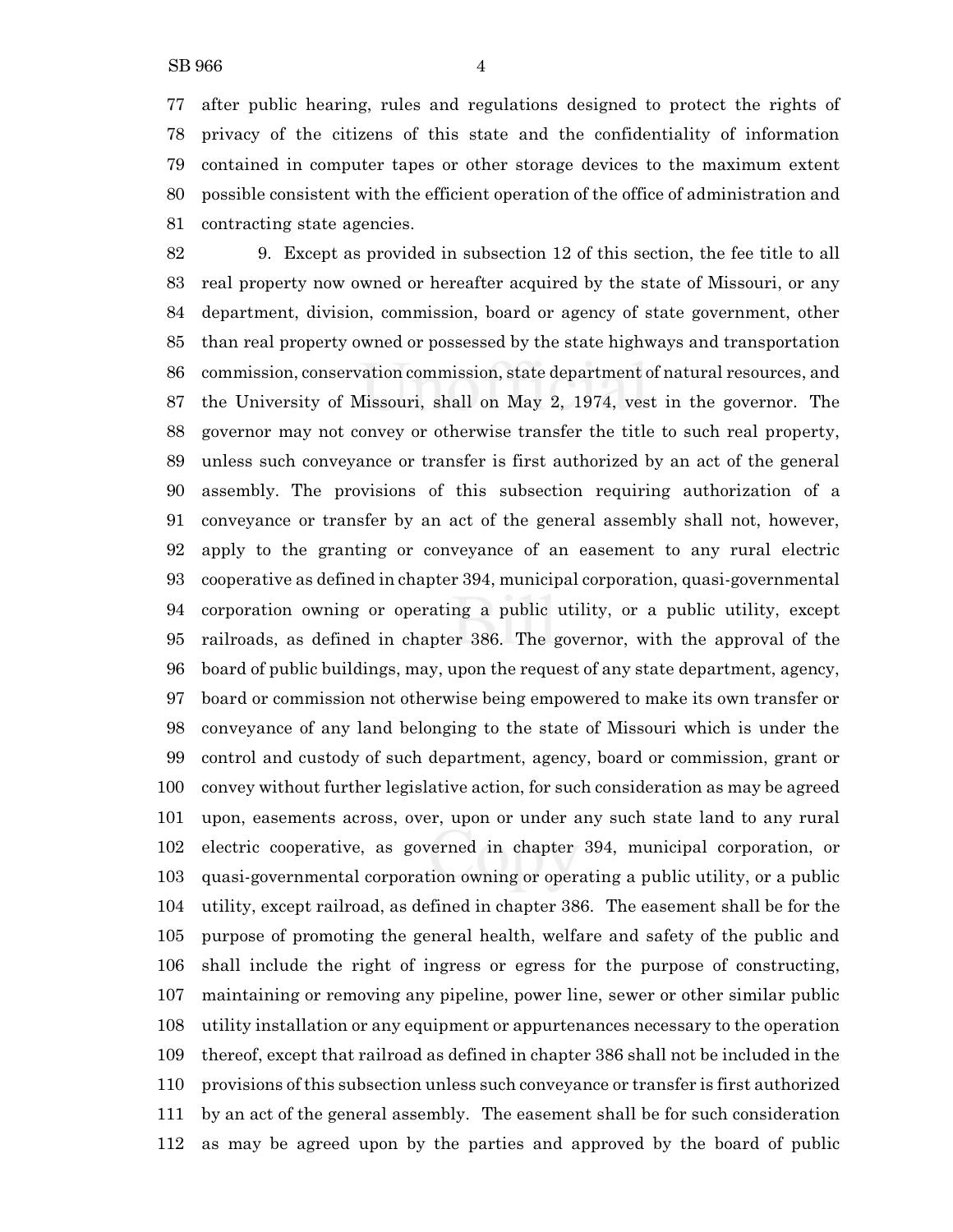buildings. The attorney general shall approve the form of the instrument of conveyance. The commissioner of administration shall prepare management plans for such properties in the manner set out in subsection 7 of this section.

 10. The commissioner of administration shall administer a revolving "Administrative Trust Fund" which shall be established by the state treasurer which shall be funded annually by appropriation and which shall contain moneys transferred or paid to the office of administration in return for goods and services provided by the office of administration to any governmental entity or to the public. The state treasurer shall be the custodian of the fund, and shall approve disbursements from the fund for the purchase of goods or services at the request of the commissioner of administration or the commissioner's designee. The provisions of section 33.080 notwithstanding, moneys in the fund shall not lapse, unless and then only to the extent to which the unencumbered balance at the close of any fiscal year exceeds one-eighth of the total amount appropriated, paid, or transferred to the fund during such fiscal year, and upon approval of the oversight division of the joint committee on legislative research. The commissioner shall prepare an annual report of all receipts and expenditures from the fund.

131 11. All the powers, duties and functions of the department of community affairs relating to statewide planning are transferred by type I transfer to the office of administration.

 12. The titles which are vested in the governor by or pursuant to this section to real property assigned to any of the educational institutions referred to in section 174.020 on June 15, 1983, are hereby transferred to and vested in the board of regents of the respective educational institutions, and the titles to real property and other interests therein hereafter acquired by or for the use of any such educational institution, notwithstanding provisions of this section, shall vest in the board of regents of the educational institution. The board of regents may not convey or otherwise transfer the title to or other interest in such real property unless the conveyance or transfer is first authorized by an act of the general assembly, except as provided in section 174.042, and except that the board of regents may grant easements over, in and under such real property without further legislative action.

 13. Notwithstanding any provision of subsection 12 of this section to the contrary, the board of governors of Missouri Western State University, University of Central Missouri, Missouri State University, or Missouri Southern State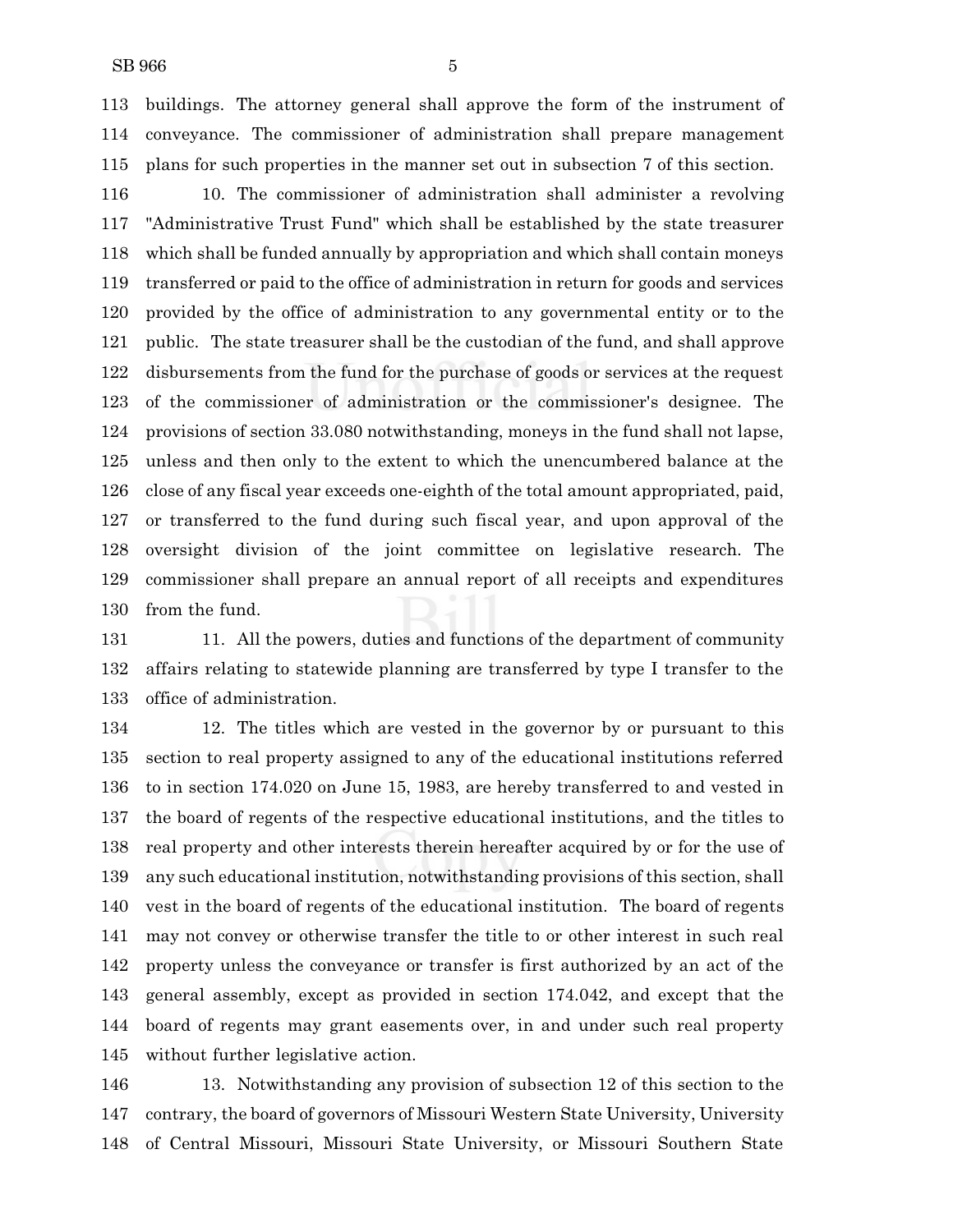University, or the board of regents of Southeast Missouri State University, Northwest Missouri State University, or Harris-Stowe State University, or the board of curators of Lincoln University may convey or otherwise transfer for fair market value, except in fee simple, the title to or other interest in such real property without authorization by an act of the general assembly.

 14. All county sports complex authorities, and any sports complex authority located in a city not within a county, in existence on August 13, 1986, and organized under the provisions of sections 64.920 to 64.950, are assigned to the office of administration, but such authorities shall not be subject to the provisions of subdivision (4) of subsection 6 of section 1 of the Omnibus State Reorganization Act of 1974, Appendix B, RSMo, as amended.

 15. All powers, duties, and functions vested in the administrative hearing commission, sections 621.015 to 621.205 and others, are transferred to the office of administration by a type III transfer.

 **16. Beginning January 1, 2017, all powers, duties, and functions vested in the board of trustees of the Missouri consolidated health care plan, sections 103.003 to 103.178, and others, are transferred to the office of administration by a type I transfer. The board of trustees of the Missouri consolidated health care plan shall continue its existence in an advisory capacity to the office of administration for matters relating to state and public employee health insurance.**

103.005. For the purpose of covering medical expenses of the officers, employees and retirees, the eligible dependents of officers, employees and retirees and to the surviving spouses and children of deceased officers, employees and retirees of the state and participating member agencies of the state, there is hereby created and established a health care plan **[**which shall be a body corporate,**]** which shall be under the management of the **[**board of trustees herein described**] office of administration**, and shall be known as the "Missouri Consolidated Health Care Plan". **[**Notwithstanding any provision of law to the contrary, such plan may sue and be sued, transact business, contract, invest funds and hold cash, securities and other property and shall be vested with such other powers as may be necessary or proper to enable it, its officers, employees, and agents to carry out fully and effectively all the purposes of sections 103.003 to 103.175.**]**

103.008. 1. **Beginning January 1, 2017,** the general administration and the responsibility for the proper operation of the plan is vested in **[**a**] the**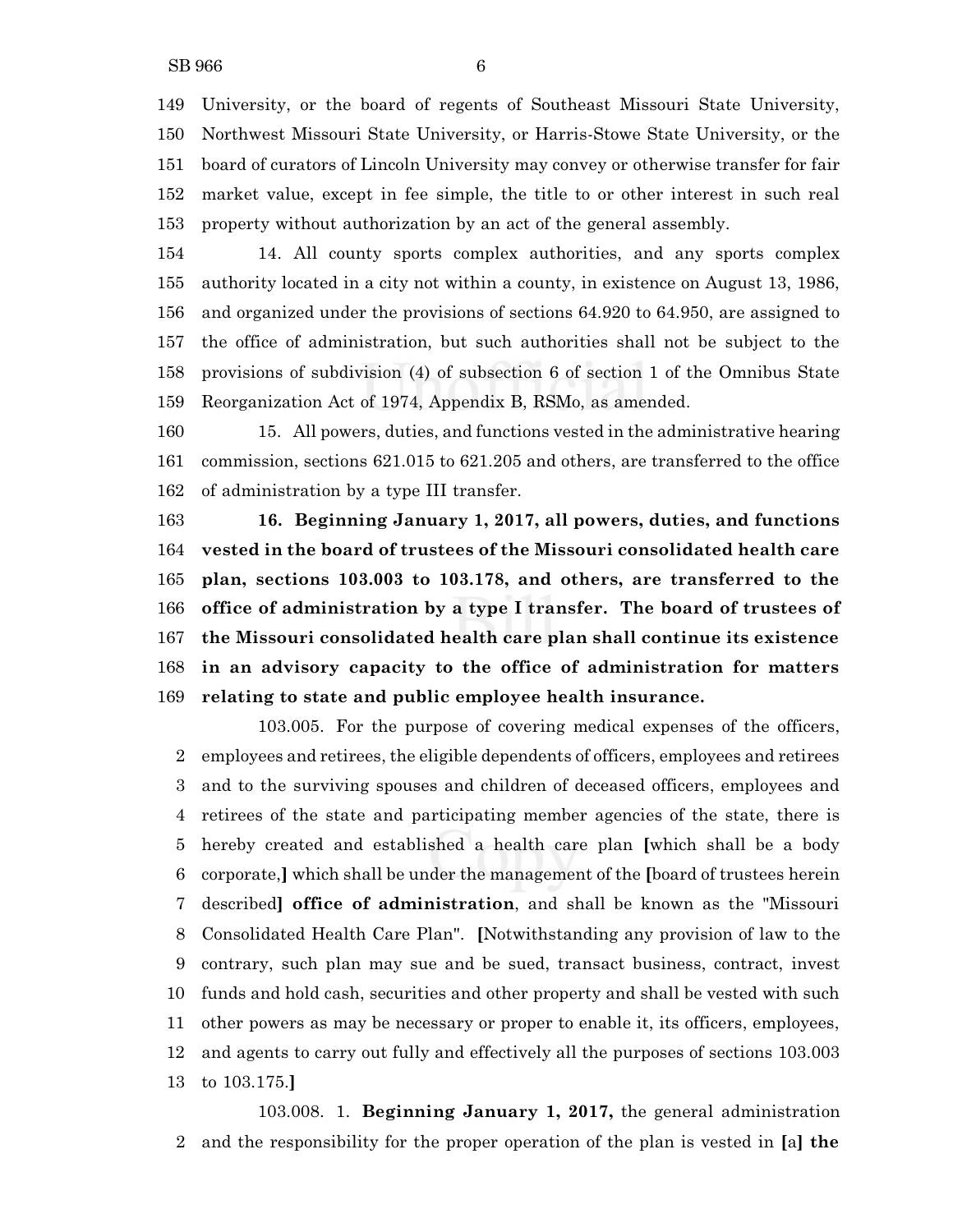**office of administration. On January 1, 2017, the board of trustees shall serve in an advisory capacity to the office of administration. The** board of trustees **shall consist** of thirteen persons, as follows: the director of the department of health and senior services, the director of the department of insurance, financial institutions and professional registration, the commissioner of the state office of administration serving ex officio, one member of the senate from the majority party appointed by the president pro tem of the senate and one member of the senate from the minority party appointed by the president pro tem of the senate with the concurrence of the minority floor leader of the senate, one member of the house of representatives from the majority party appointed by the speaker of the house of representatives and one member of the house of representatives from the minority party appointed by the speaker of the house of representatives with the concurrence of the minority floor leader of the house of representatives, and six members appointed by the governor with the advice and consent of the senate. Of the six members appointed by the governor, three shall be citizens of the state of Missouri who are not members of the plan, but who are familiar with medical issues. The remaining three members shall be members of the plan and may be selected from any state agency or any participating member agency.

22 2. Except for the legislative members, the director of the department of health and senior services, the director of the department of insurance, financial institutions and professional registration, and the commissioner of the office of administration, trustees shall be chosen for terms of four years from the first day of January next following their election or appointment. Any vacancies occurring in the office of trustee shall be filled in the same manner the office was filled previously.

103.010. **[**MOSERS medical staff will serve jointly on both boards. All decisions on rates and services for dates prior to January 1, 1994, shall be determined by the MOSERS board. All decisions after that date shall be determined by the Missouri consolidated health care plan board.**] Prior to January 1, 2017, the Missouri consolidated health care plan board, in cooperation with the office of administration, shall perform all acts necessary to transfer the administrative control of the Missouri consolidated health care plan to the office of administration. On and after January 1, 2017, the board shall serve in an advisory capacity to the office of administration.**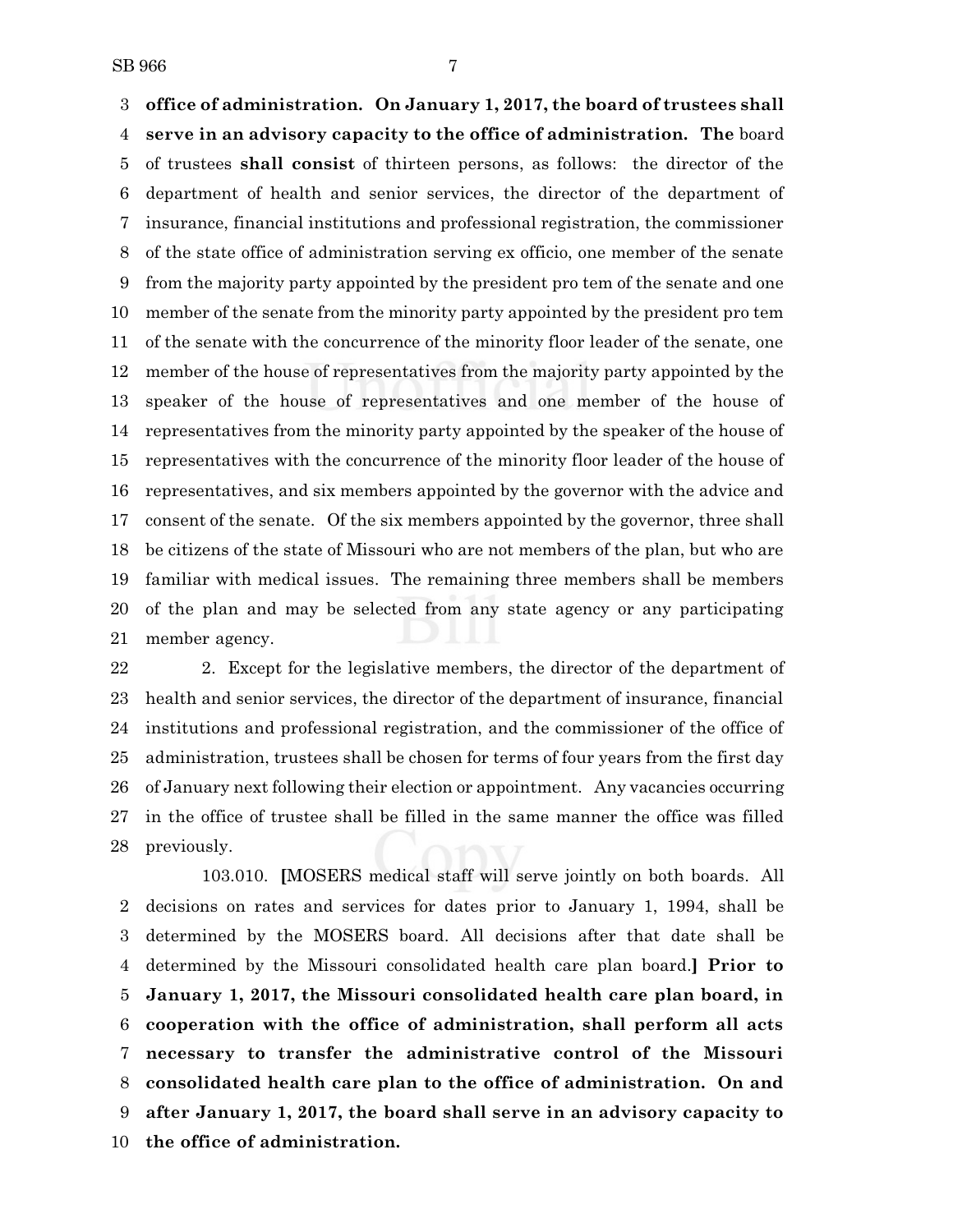103.016. **[**The executive director and**]** All **[**other**]** employees of the plan shall be state employees and eligible for all corresponding benefits. **[**Except by the unanimous vote of the board,**]** No person who has served as a trustee of the board may become an employee of the plan until four years have expired between the date of his or her resignation, termination, or other removal as trustee and the date of his or her appointment as an employee of the plan.

103.036. The **[**board**] office of administration** shall set up and maintain a benefit trust fund account in which shall be placed all payroll deductions, payments, and income from all sources. All property, money, funds, investments, and rights which shall belong to or be available for expenditure or use by the plan shall be dedicated to and held in trust for the members and for the purposes herein set out and no other. The **[**board**] office of administration** shall have power, in the name and on behalf of the plan, to purchase, acquire, hold, invest, lend, lease, sell, assign, transfer, and dispose of all property, rights, and securities, and enter into written contracts as may be necessary and proper to carry out its duties.

103.039. All moneys received by or belonging to the plan shall be paid to the **[**executive director**] office of administration** and promptly deposited by the **[**executive director**] office of administration** to the credit of the plan in one or more banks or trust companies or other financial institutions as selected by the **[**board**] office of administration**. No such money shall be deposited in or be retained by any bank or trust company which does not have on deposit with and for the **[**board**] office of administration** at the time, the kind and value of collateral required by sections 30.240 and 30.270, for depositories of the state treasurer. These moneys are funds of the plan and shall not be commingled with any funds in the state treasury. The **[**executive director**] office of administration** shall be responsible for all funds, securities, and property belonging to the plan and shall be provided with such corporate surety bond for the faithful handling of the same as the **[**board**] office of administration** shall require.

103.042. The board shall serve without compensation for their **advisory** services as such, but shall be paid for any necessary expenses incurred in attending meetings of the board or committees thereof or in the performance of other duties authorized by the **[**board**] office of administration**. Duties performed for the plan by any member of the board shall be considered duties in connection with the regular employment of the individual, and he or she shall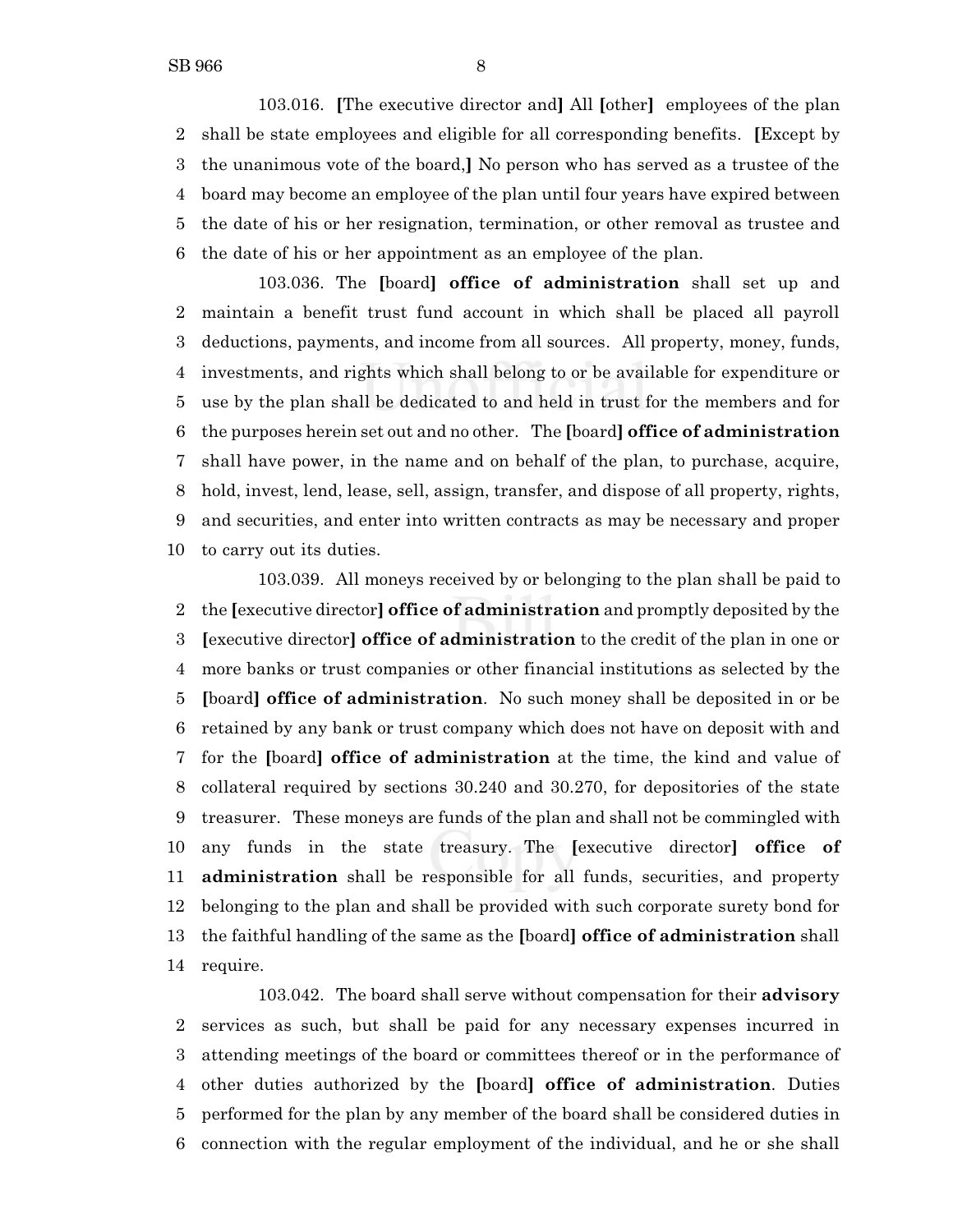suffer no loss in regular compensation by reason of the performance of such duties.

103.055. Should any error result in any member or provider receiving more or less than he or she would have been entitled to receive had the error not occurred, the **[**board**] office of administration** shall correct such error, and to this end may recover any overpayments.

103.061. The accounts and records of any state department, agency, institution, political subdivision or governmental entity participating in the plan or requesting participation shall be open to inspection by the **[**board of trustees**] office of administration** and its employees for the purpose of obtaining information necessary in the performance of the duties of the board.

103.064. The **[**board**] office of administration** shall have the power to subpoena witnesses or obtain the production of records when necessary for the performance of its duties.

103.079. The health care programs sponsored by the departments of transportation and conservation shall become a part of this plan only upon request to and acceptance by the **[**board of trustees**] office of administration** by the highways and transportation commission or the conservation commission and any such transfer into this plan shall be deemed reviewable by such department every three years. Such department may withdraw from the plan upon approval by such department's commission and by providing the **[**board**] office of administration** a minimum of six months' notice prior to the end of the then current plan year and termination of coverage will become effective at the end of the then current plan year. For any of the foregoing state agencies choosing to participate, the plan shall not assume responsibility for any liabilities incurred by the agency or its eligible employees, retirees, or dependents prior to its effective date.

- 103.080. 1. As used in this section, the following terms shall mean:
- (1) "Health savings account" or "account", shall have the same meaning ascribed to it as in 26 U.S.C. Section 223(d), as amended;

 (2) "High deductible health plan", a policy or contract of health insurance or health care plan that meets the criteria established in 26 U.S.C. Section 6  $223(c)(2)$ , as amended, and any regulations promulgated thereunder.

 2. Beginning with the open enrollment period for the 2009 plan year, the **[**board**] office of administration** shall offer to all qualified state employees and retirees, in addition to the plans currently offered including but not limited to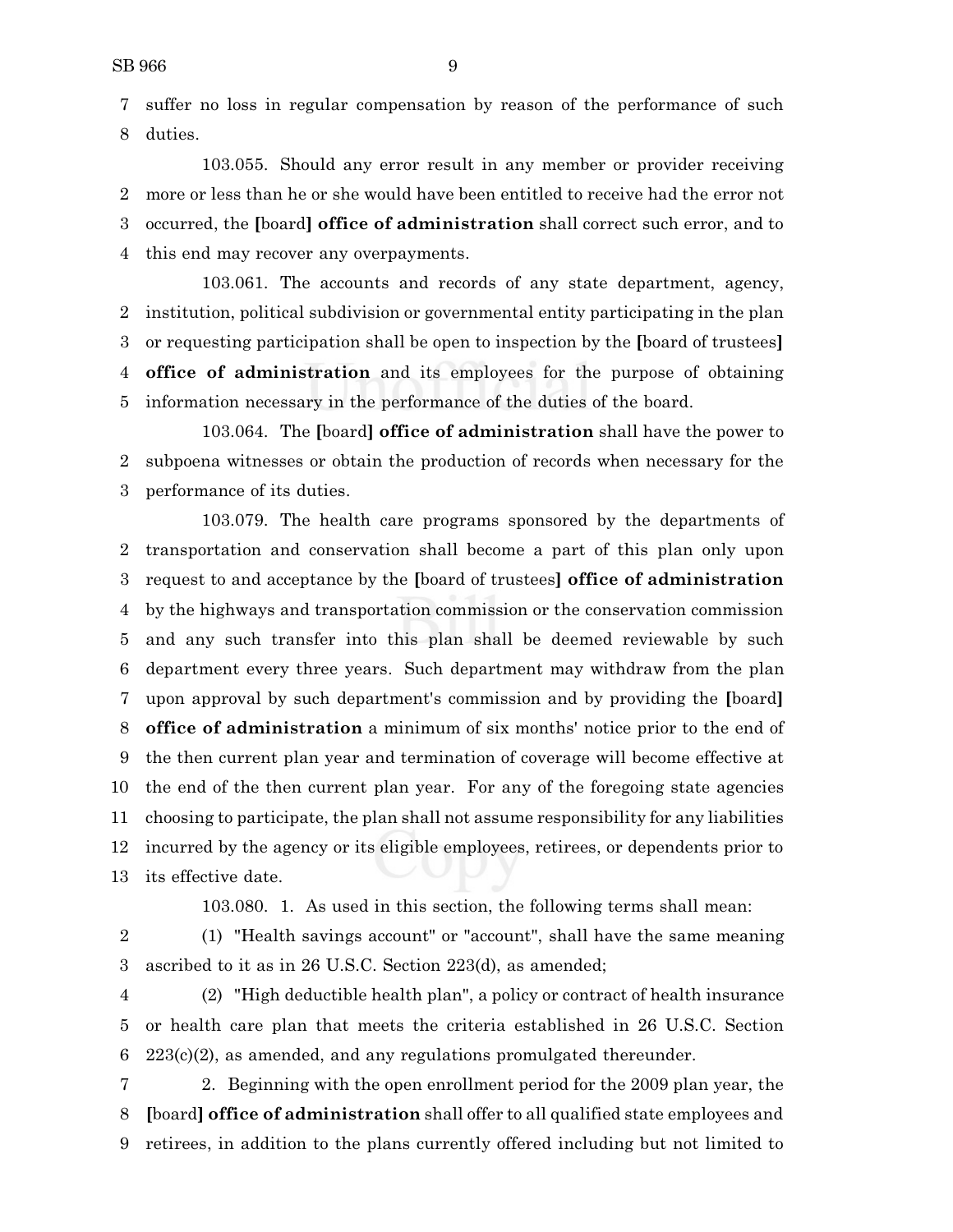health maintenance organization plans, preferred provider organization plans, copay plans, and participating public entities the option of receiving health care coverage through a high deductible health plan and the establishment of a health savings account. The health savings account shall conform to the guidelines to be established by the Internal Revenue Service for the current tax year but in no case shall a qualified employee or retiree be required to contribute more than the minimum amount allowed by law. A qualified employee or retiree may contribute up to the maximum allowed by law. In order for a qualified individual to obtain a high deductible health plan through the Missouri consolidated health care plan, such individual shall present evidence, in a manner prescribed by regulation, to the **[**board**] office of administration** that he or she has established a health savings account in compliance with 26 U.S.C. Section 223, and any amendments and regulations promulgated thereto.

 3. Beginning with the open enrollment period for the 2012 plan year, the high deductible health plan offered under subsection 2 of this section shall have monthly subscriber premiums that are materially lower than non-high deductible health plan monthly subscriber premiums with a goal of monthly subscriber premiums being at least fifty percent lower than non-high deductible health plan premiums. The amount of the annual deductible for the high deductible health plan offered under subsection 2 of this section shall be no greater than two hundred percent of the minimum annual deductible for self-only coverage and family coverage as established by the Internal Revenue Service for the current tax year. The coverage afforded by the high deductible health plan, after the applicable deductible has been met, shall be substantially similar or better than the average coverage provided by the non-high deductible health plans.

 4. It is the intent of the Missouri general assembly to promote the use of consumer-driven health care plans such as health savings account compatible high deductible health plans by active state employees as an alternative to using traditional managed care plans. If, after the completion of the open enrollment period for the 2012 plan year, fewer than ten percent of Missouri's active state employees have enrolled in a high deductible health plan described in this section, then the **[**board**] office of administration** shall offer a more competitive high deductible health plan with increased financial and coverage incentives, including but not limited to alternative annual deductibles, out-of-pocket expenses, and other health plan design features, all within the established federal guidelines, with the goal of having forty percent of Missouri's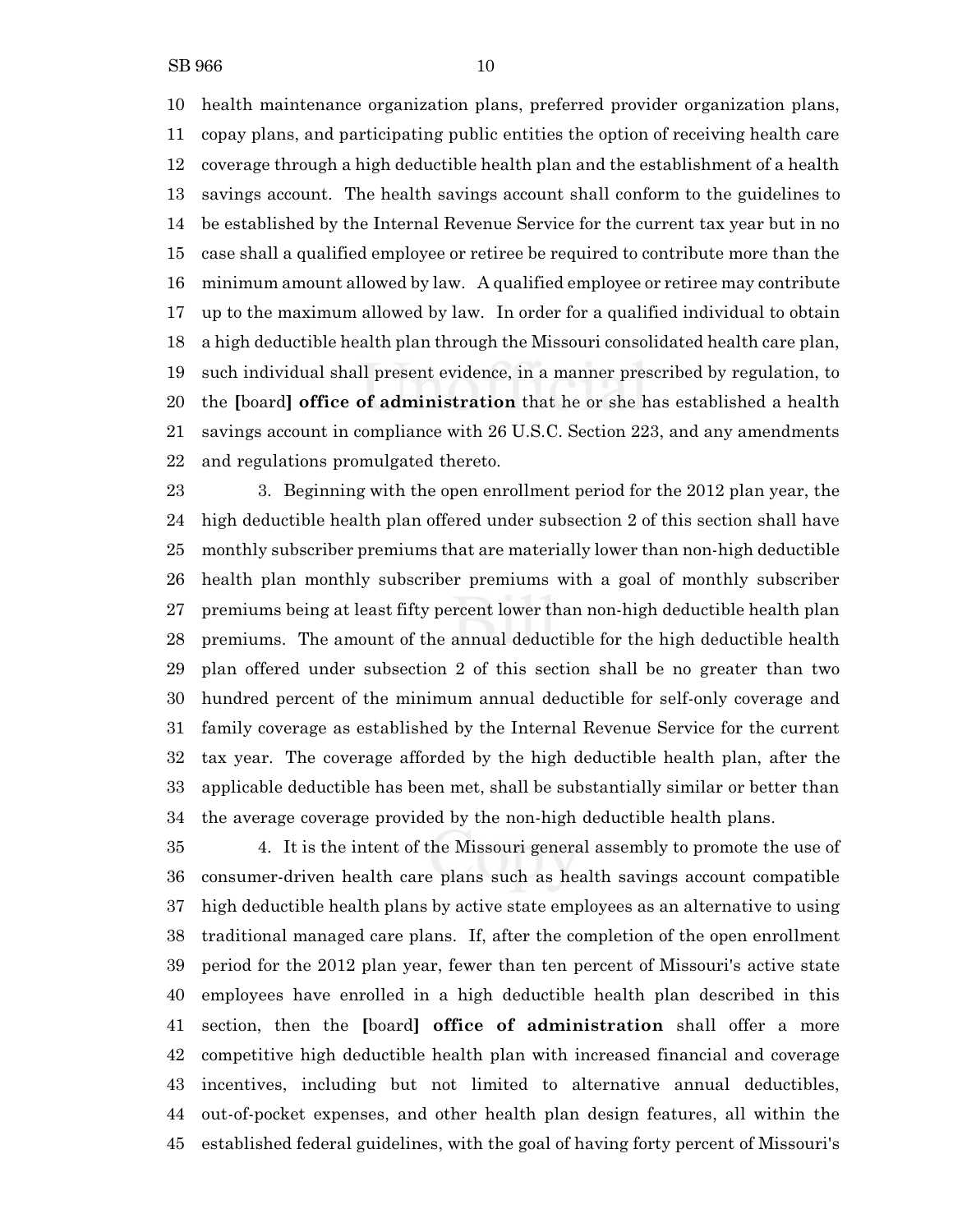active state employees enrolling in a health savings account compatible high deductible health plan by the open enrollment period for the 2015 plan year.

 5. The **[**board**] office of administration** is authorized to promulgate rules and regulations for the administration and implementation of this section. Any rule or portion of a rule, as that term is defined in section 536.010, that is created under the authority delegated in this section shall become effective only if it complies with and is subject to all of the provisions of chapter 536 and, if applicable, section 536.028. This section and chapter 536 are nonseverable and if any of the powers vested with the general assembly pursuant to chapter 536 to review, to delay the effective date, or to disapprove and annul a rule are subsequently held unconstitutional, then the grant of rulemaking authority and any rule proposed or adopted after August 28, 2007, shall be invalid and void.

 6. The **[**board**] office of administration** shall issue a request for proposals from companies interested in offering a high deductible health plan in connection with a health savings account.

103.083. The **[**board**] office of administration** shall provide or contract, or both, on its own behalf, for medical benefits coverage and services for persons covered under sections 103.003 to 103.175 and enrolled in the plan. The **[**board**] office of administration** may contract for medical benefits coverage with alternative delivery health care programs where available. Medical expenses shall also include expenses for comparable benefits for employees who rely solely on spiritual means through prayer for healing.

103.084. Due to the differences between the appropriations process and the current contract methodology used by the **[**board**] office of administration**, the general assembly hereby recommends that the board, with respect to health care provider contracts, implement a plan year based upon a fiscal year beginning October first rather than **[**the**] a** calendar year period **[**currently employed by the board**]**.

103.085. Except as otherwise provided by sections 103.003 to 103.080, medical benefits coverage as provided by sections 103.003 to 103.080 shall terminate when the member ceases to be an active employee; except persons receiving or entitled to receive an annuity or retirement benefit or disability benefit or the spouse of or unemancipated children of deceased persons receiving or entitled to receive an annuity or retirement benefit or disability benefit from the state, participating member agency, institution, political subdivision or governmental entity may elect to continue coverage, provided the individuals to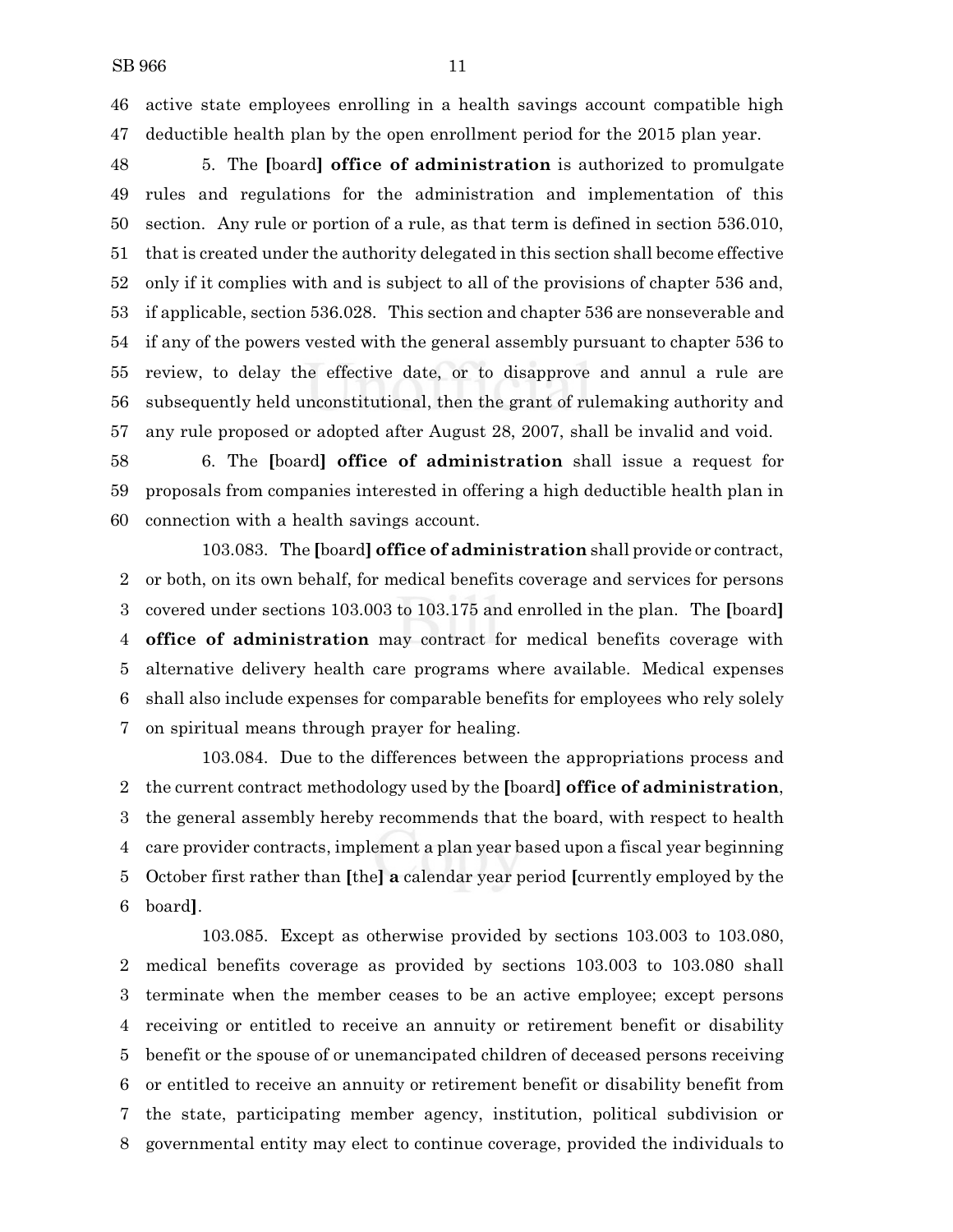be covered have been continuously covered for health care benefits:

 (1) Under a separate group or individual policy for the six-month period immediately preceding the member's date of death or disability or eligibility for normal or early retirement; or

 (2) Pursuant to sections 103.003 to 103.080, since the effective date of the most recent open enrollment period prior to the member's date of death or disability or eligibility for normal or early retirement; or

 (3) From the initial date of eligibility for the benefits provided by sections 103.003 to 103.080; or

 (4) Within sixty days of a loss of group coverage, provided that such coverage was in place for at least twelve consecutive months immediately prior to the loss and that such loss was due to the dependent's termination of employment or termination of group coverage by the dependent's employer. This subdivision only applies to qualifying dependents of members receiving or entitled to receive an annuity or retirement benefit from the state, participating member agency, institution, political subdivision, or governmental entity.

 Cost for coverage continued pursuant to this section shall be determined by the **[**board**] office of administration**. If an eligible person does not elect to continue the coverage within thirty-one days of the first day of the month following the date on which the eligible person ceases to be an employee, he or she may not later elect to be covered pursuant to this section.

103.095. Notwithstanding any other provision of law to the contrary, any member of the general assembly and any elected state official holding a statewide elective state office, who ceases to hold elective office, or any person employed by the elected official or employed by a member of the general assembly, whose employment is terminated because such elected official or member of the general assembly ceases to hold elective office, may elect to continue insurance benefits to cover medical expenses provided under sections 103.003 to 103.175, by paying the cost of such benefits as determined by the **[**board**] office of administration**. If an eligible person does not elect to continue the coverage within thirty-one days from the last day of the month in which the eligible person ceases to be an employee, he may not later elect to be covered under this section.

103.098. There shall be a thirty-day enrollment period, at a time designated by the **[**board**] office of administration**, during which retirees and surviving dependents of retirees or employees of state agencies participating in the plan but not then covered by the medical care plan shall be able to enroll in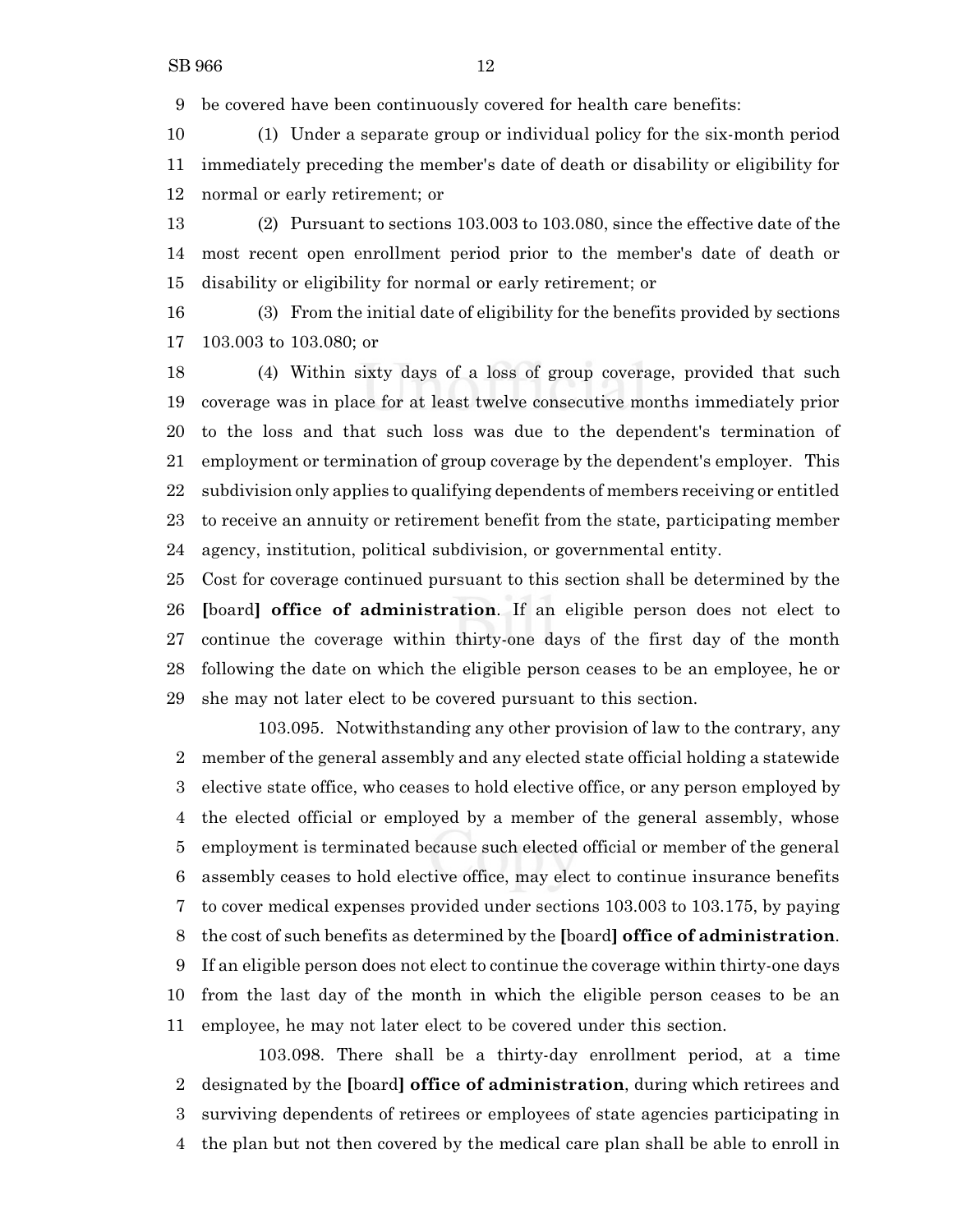the plan upon provision, at their own expense, of evidence of good health satisfactory to the **[**board**] office of administration**. A preexisting condition will not be covered until a person has been a plan participant for twelve consecutive months.

103.100. 1. Before each October first, the **[**board**] office of administration** shall separately certify to each participating member agency an actuarially determined estimate of the amount which will be necessary during the next plan year to pay all the liabilities for that individual state-sponsored plan or participating member agency plan, including the costs of administration, which shall exist or accrue pursuant to providing the medical benefits of the plan. The estimate shall be computed based on the medical benefit program or programs adopted by the **[**board**] office of administration** and shall be certified in total expected expenditures, including the expected expenditures per person for each separately rated category of coverage.

 2. Before August first of each year, beginning with August 1, 1996, the **[**board**] office of administration** shall notify the state division of budget and planning of the medical benefit options authorized by the **[**board**] office of administration**. In addition, the **[**board**] office of administration** shall provide the cost of funding each category for each medical benefit option the plan offers.

 3. Before September first of each year, beginning September 1, 1996, the entity designated by the governor to make recommendations on a total compensation package for state employees shall analyze the medical benefit options authorized by the **[**board**] office of administration** and the costs of each such option, and shall make recommendations to the state division of budget and planning on the portion of such costs, if any, to be paid by the state and the portion to be paid by each state employee for each recommended option. The extent of the recommendation shall be limited to the total state contribution amount as it pertains to the basic covered benefit packages available and any new ancillary benefits that may be available in addition to the basic covered benefit packages. The **[**Missouri consolidated health care plan board of trustees**] office of administration** shall maintain responsibility for the pricing strategy regarding how the covered benefit packages are offered to state employees who are members of the plan. The entity shall also notify the **[**board**] office of administration** of the recommended state contribution.

4. The commissioner of administration shall request appropriations for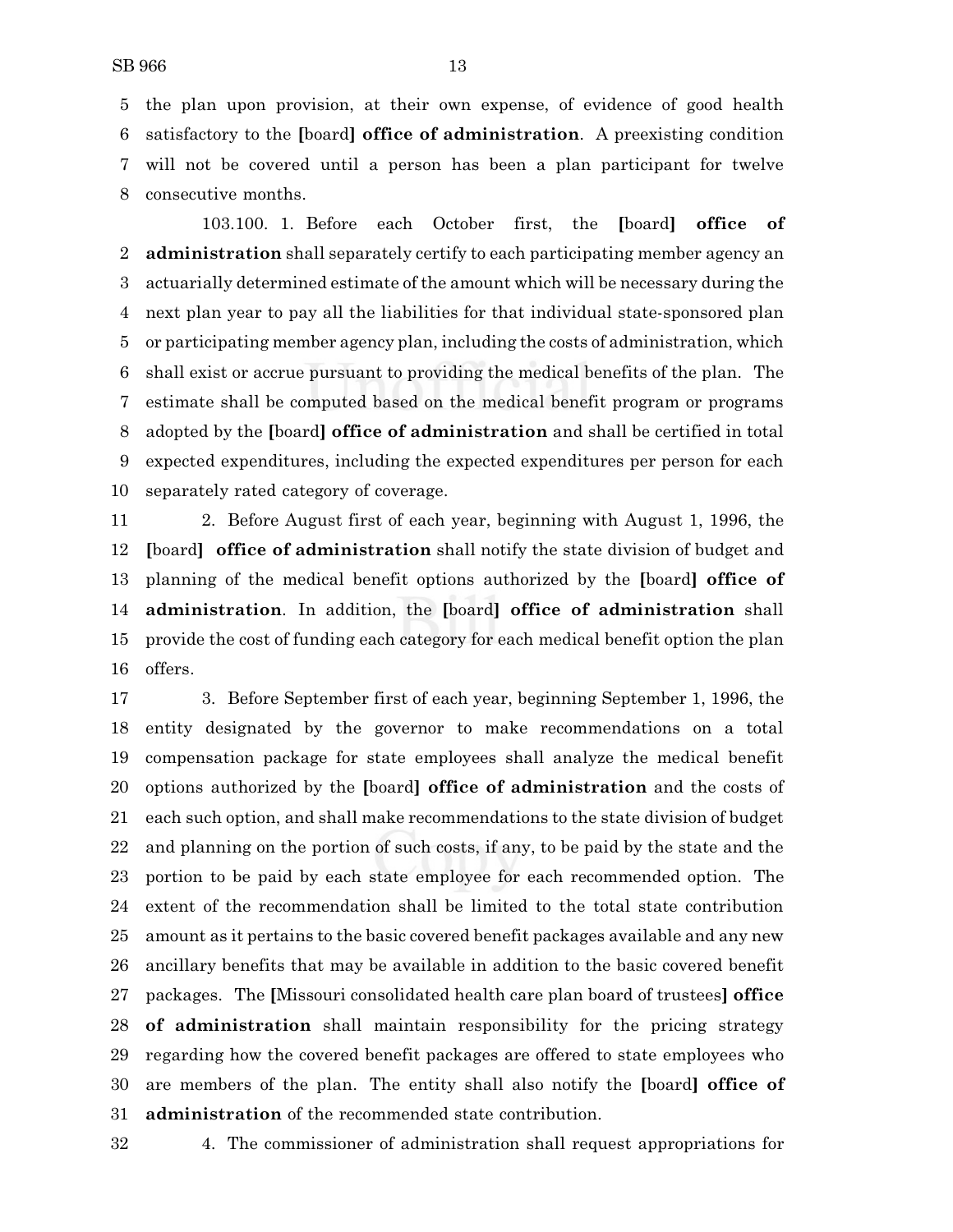payments to the plan for covered state employees. Subject to appropriation, the commissioner of administration monthly shall **[**requisition and certify the payment to the executive director of the plan who shall**]** promptly deposit such amounts to the benefit trust fund account.

103.105. The employing participating member agency of the members of the plan who are not paid out of funds that have been deposited in the state treasury shall promptly pay monthly to the **[**executive director**] office of administration** an amount equal to the amount which the board has certified based upon the actuarial study for that participating member agency. The **[**executive director**] office of administration** shall promptly deposit such amounts to the benefit trust fund account.

103.110. Before each October first, the **[**board**] office of administration** shall certify to the state division of budget and planning an actuarially determined amount which will be necessary during the next plan year to pay all the liabilities, including the cost of administration, and any necessary actuarial reserves which shall exist or accrue pursuant to providing the medical benefits options as recommended by the entity. All such premium amounts shall be paid to the **[**executive director**] office of administration** at the time that each employee's wages or salary would normally be paid, but not later than the fifteenth day of the month following. The premium amounts so remitted will be promptly placed by the **[**executive director**] office of administration** in the benefit trust fund account. In lieu of the availability of premium deductions the **[**board**] office of administration** may establish alternative methods for the collection of premium amounts.

103.115. Any former employee or any surviving spouse who is receiving retirement benefits from the Missouri state employees' retirement system or the transportation department employees' and highway patrol retirement system; or any former judge or surviving spouse of a former judge who is receiving retirement benefits pursuant to the provisions of sections 287.812 to 287.856, or sections 476.450 to 476.686; or any former teacher or surviving spouse of a former teacher who elected to remain in the public school retirement system pursuant to the provisions of section 104.342 and who is receiving retirement benefits from the public school retirement system and is, or becomes, a member of the Missouri consolidated health care plan or an alternative delivery health care program provided by the **[**board**] office of administration** on behalf of the state shall, upon application with the **[**board of trustees**] office of administration**, be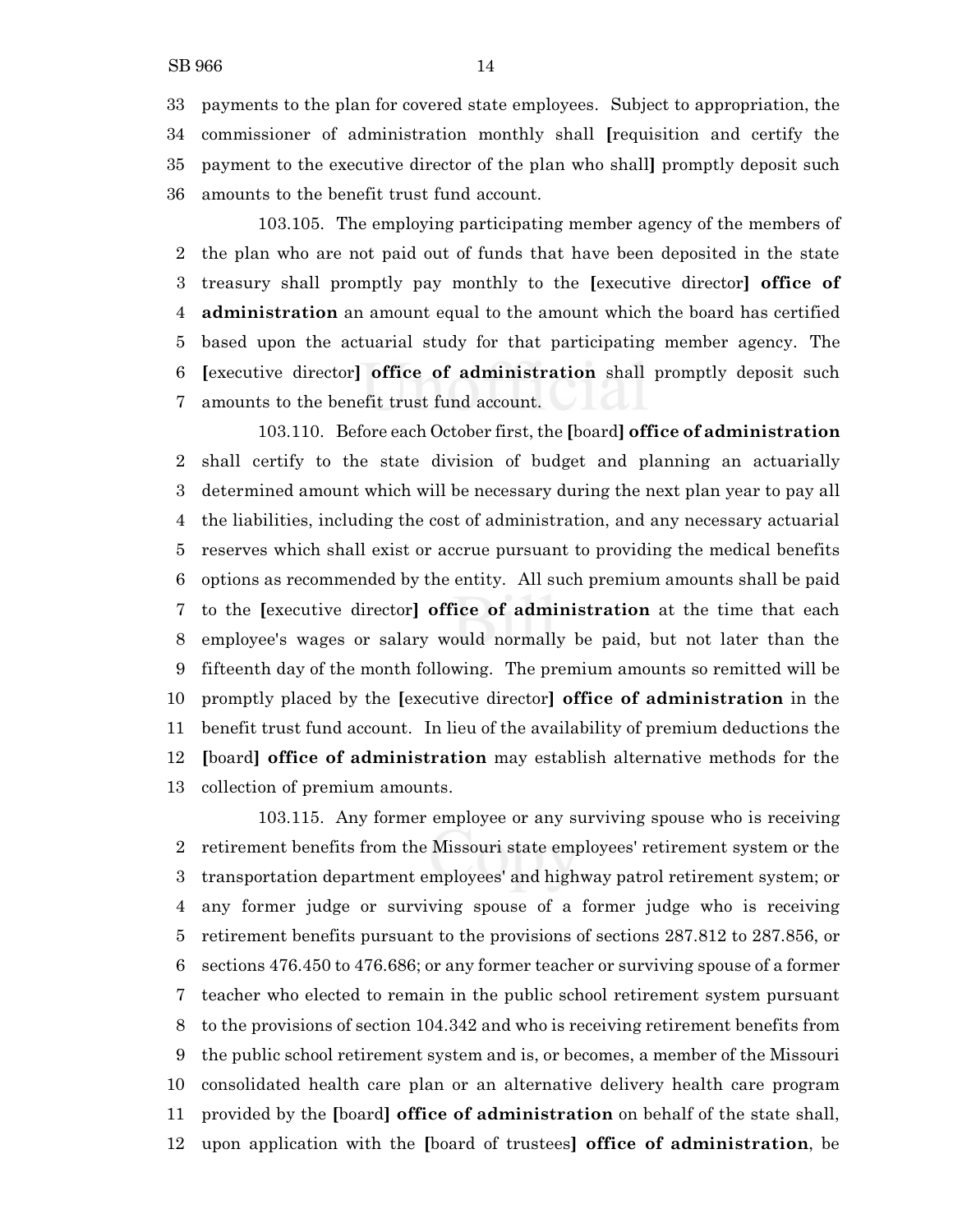made, constituted, appointed and employed by the **[**board**] office of administration** as a special consultant on the problems of retiree health and, in addition to duties prescribed in section 104.610, or any other law, and upon request of the **[**board of trustees**] office of administration**, give the **[**board**] office of administration**, orally or in writing, a short detailed statement of physical, medical and health problems affecting retirees. As compensation for the extra duty imposed by this section, each such special consultant as defined above shall receive, in addition to all other compensation provided by law, an amount contributed toward medical benefits coverage provided by the above-referenced plan or plans as appropriated by law.

103.130. Each participating member agency may elect by majority vote of its governing body, to join the plan and cover its employees, retirees, and their dependents under the plan as follows:

 (1) The clerk or secretary of the participating member agency shall certify the election to the **[**board**] office of administration** within ten working days after the vote of the governing body;

 (2) The **[**board**] office of administration** shall establish a procedure for considering the election of the agencies. Acceptance of the agency into the plan shall be by action of the **[**board**] office of administration** and shall be based upon an actuarial analysis or any other determination that the **[**board**] office of administration** deems appropriate;

 (3) The agency shall supply all available information requested by the **[**board**] office of administration** that is necessary to complete an actuarial analysis of the agency and make a determination of the fiscal impact that inclusion of the agency would have on the plan;

 (4) The effective date of the participating member agency's coverage will be the first day of the month so requested by the agency and approved by the **[**board**] office of administration**;

 (5) The participating member agency must offer coverage under the plan to all of its eligible employees, retirees, and dependents.

103.133. A participating member agency may elect to withdraw from the plan by certifying such election of its governing body to the **[**board**] office of administration**. Such certification must be received by the **[**board**] office of administration** at least ninety days prior to the end of the then current plan year and termination of the agency's coverage under the plan will become effective at the end of the then current plan year.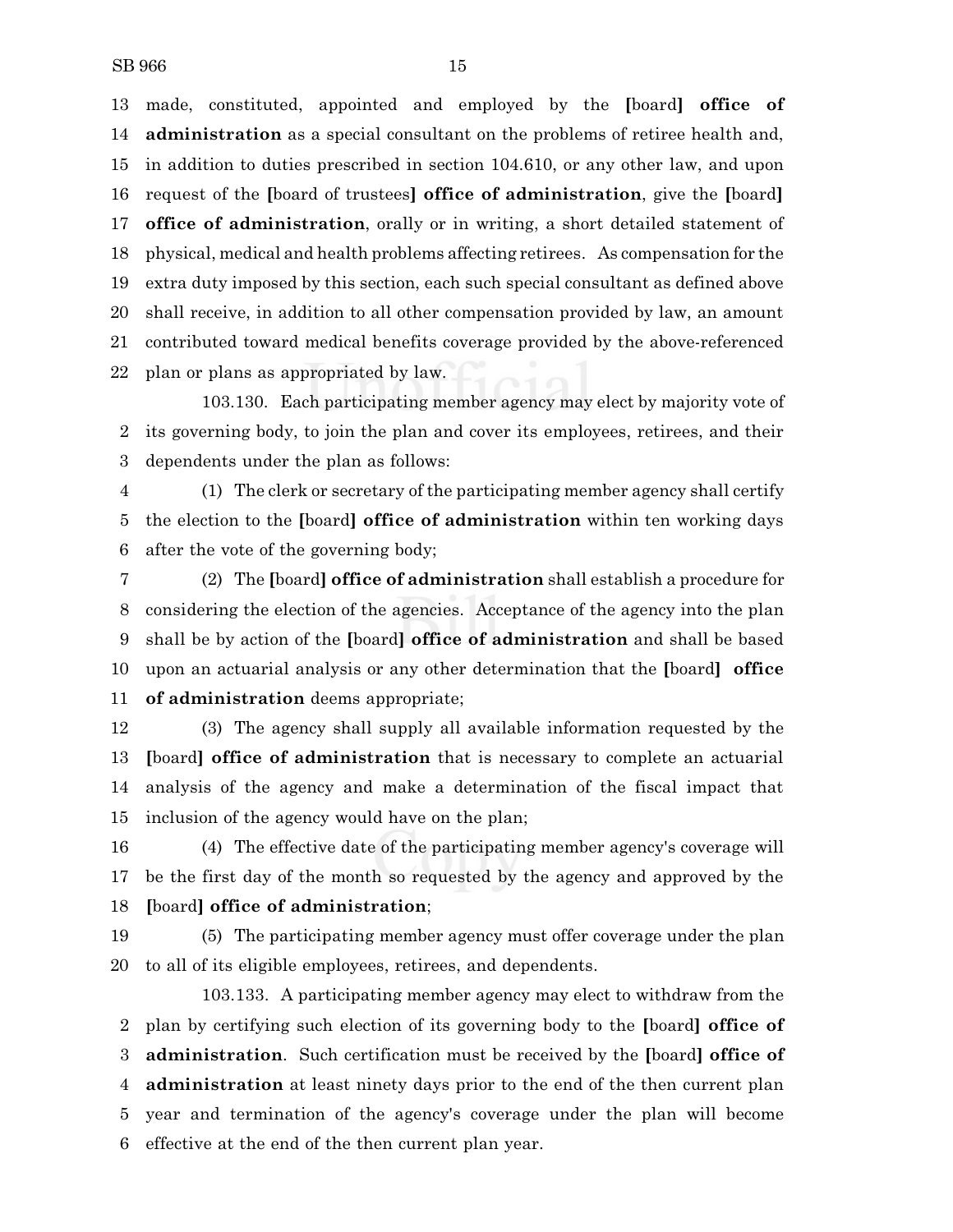103.145. There shall be a thirty-day enrollment period, at a time designated by the **[**board**] office of administration**, during which retirees and surviving dependents of retirees or employees of a participating member agency who are not then covered by any health care plan offered by the participating member agency shall be able to enroll in the plan upon provision, at their own expense, of evidence of good health satisfactory to the **[**board**] office of administration**. A preexisting condition will not be covered until a person has been a plan participant for a period of twelve consecutive months.

103.155. If so determined by the **[**board**] office of administration**, a participating member agency shall reimburse the plan for any initial start-up costs that are incurred by the plan solely on behalf of the participating member agency and necessary in order for the participating member agency to be included in the plan.

103.158. Monthly, in accordance with a schedule developed by the **[**board**] office of administration**, or its designee, each participating member agency shall pay all applicable premium amounts to the **[**executive director**] office of administration**. The premium amounts so remitted will be promptly deposited by the **[**executive director**] office of administration** in the benefit trust fund account.

103.163. If any participating member agency fails to make any payment due the plan for a period of sixty days after the payment is due, the participating member agency shall become delinquent and the amount of the delinquency shall constitute a first lien of the funds of the participating member agency, and the **[**board**] office of administration** is authorized to compel payment by application for a writ of mandamus; and, in addition, such delinquency shall be certified by the **[**board**] office of administration** to the state treasurer. Until such delinquency, together with regular interest, is satisfied, the state treasurer shall withhold all moneys due the participating member agency from the state.

103.165. If any participating member agency fails to make any payment due the plan, the **[**board**] office of administration** may terminate the agency's participation in the plan and stop paying claims accrued during the period of nonpayment.

**[**103.014. The board shall appoint an executive director, not one of their number, who shall be the executive officer of the board and shall have charge of the offices, records and employees of the plan, subject to the direction of the board.**]**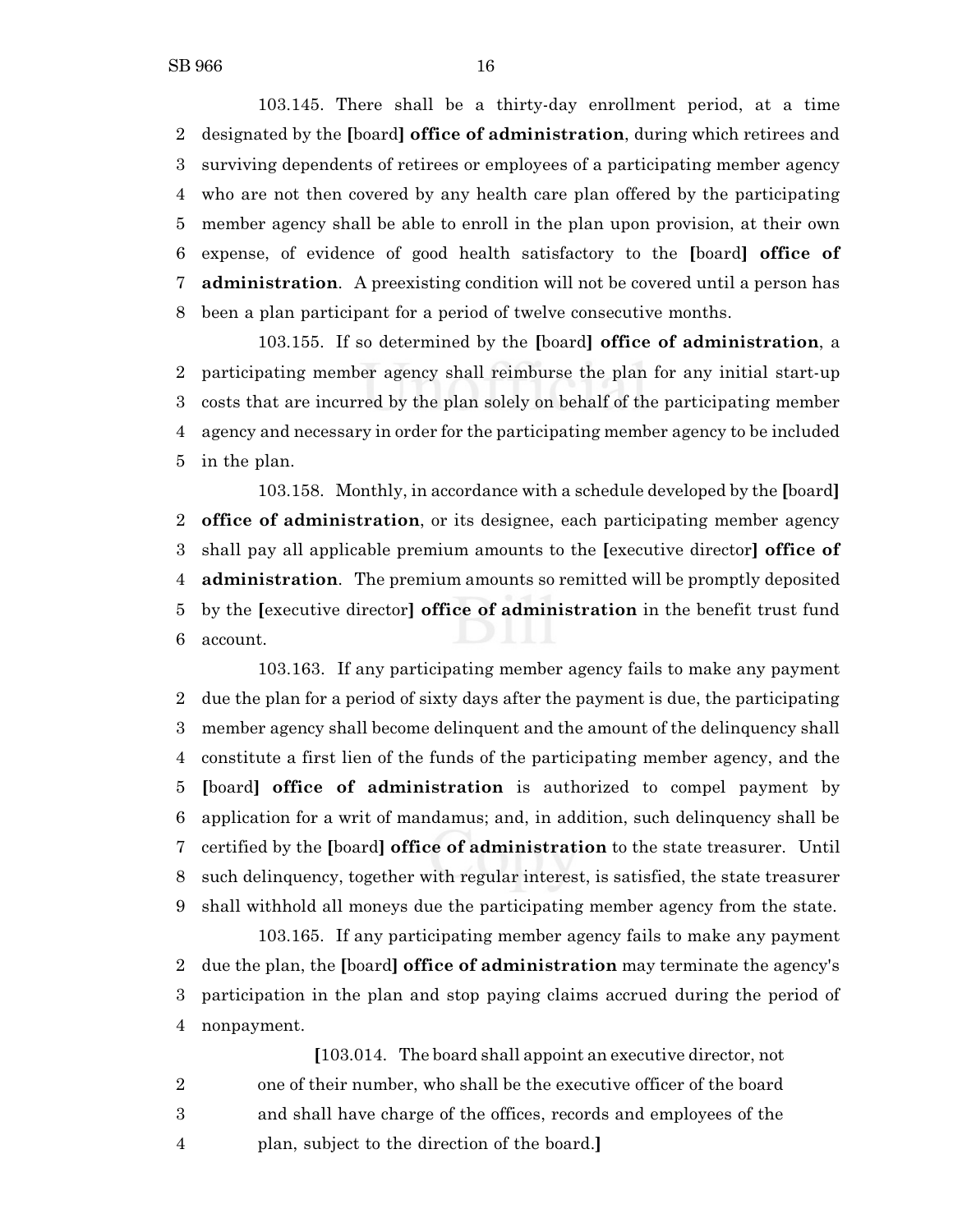**[**103.019. 1. Employees of the plan shall receive such salaries and necessary expenses as shall be fixed by the board. 2. Subject to the provisions of the constitution, the board of trustees shall have exclusive jurisdiction and control over the funds and property of the plan and may employ and fix the compensation of necessary employees.**] [**103.020. Any summons or other writ issued by the courts of the state shall be served upon the executive director.**] [**103.023. The board shall employ or contract with an actuary or firm of actuaries familiar with health care financing as technical advisor to the board on matters regarding the operation and funding of the plan from an actuarial basis and shall perform such duties as are from time to time required by the board.**] [**103.025. The board shall arrange for annual audits of the records and accounts of the plan by a certified public accountant or firm of certified public accountants.**] [**103.027. The board shall keep a record of its proceedings, which shall be open to public inspection. The board shall prepare annually and make available a report showing the financial condition of the plan which shall contain, but not be limited to, a financial balance sheet, a statement of income and disbursements, a detailed statement of investments acquired and disposed of during the year, together with a detailed statement of the annual rates on investment return from all assets and from each type of investment, a listing of all advisors and consultants retained by the board and such other data as the board shall deem necessary or desirable for a proper understanding of the condition of the plan.**] [**103.029. The board may employ or contract with an attorney at law or firm of attorneys to be the legal advisor of the board and to represent the board in all legal proceedings.**] [**103.032. The board may employ or contract with an investment counselor or counselors to be the investment advisor to the board. The board may delegate to such investment counselor

 reinvestment of all or part of the moneys of the plan, and may also delegate to such counselor the authority to act in place of the board

authority to act in place of the board in the investment and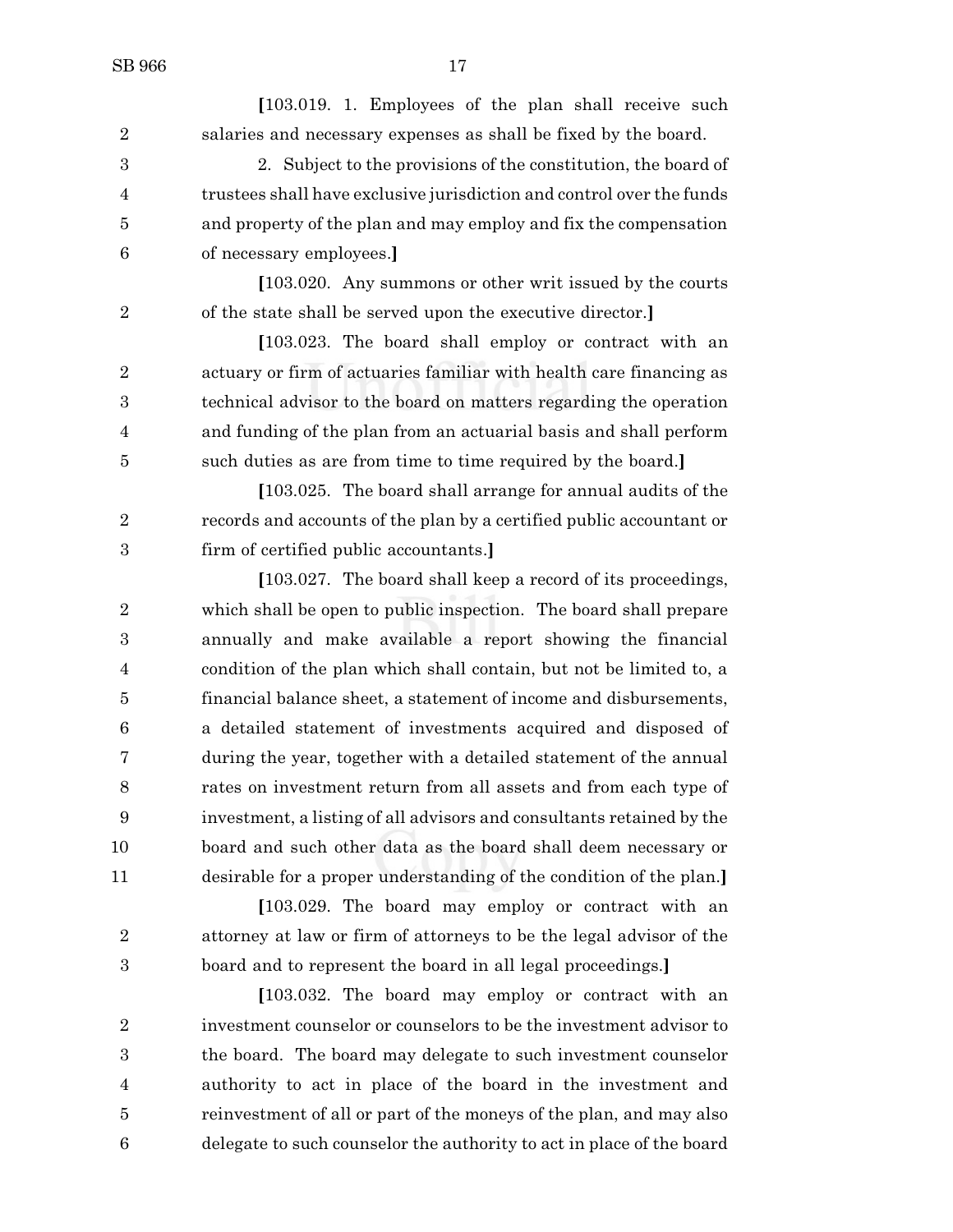in the holding, purchasing, selling, assigning, transferring or disposing of any or all securities and investments in which such moneys have been invested, as well as the proceeds of such investments. Such investment counselor or counselors shall be registered as an investment advisor with the United States Securities and Exchange Commission. In exercising or delegating its investment powers and authority, members of the board shall exercise ordinary business care prudence under the facts and circumstances prevailing at the time of the action or decision. In so doing, the board shall consider long- and short-term needs of the plan in carrying out its purposes, the plan's present and anticipated financial requirements,the expected total return on the plan's investment, general economic conditions, income, growth, long-term net appreciation, and probable safety of funds. No member of the board shall be liable for any action taken or omitted with respect to the exercise of or delegation of these powers and authority if such member shall have discharged the duties of his or her position in good faith and with that degree of diligence, care, and skill which prudent men and women would ordinarily exercise under similar circumstances in a like position.**]**

**[**103.045. The board shall meet within the state of Missouri not less than once per calendar quarter, at a time set at a previously scheduled meeting or at the request of the chairman or any four trustees acting jointly. Notice of the meeting shall be delivered to all trustees in person or by depositing notice in a United States Post Office in a properly stamped and addressed envelope not less than six days prior to the date fixed for the meeting. The board may meet at any time by unanimous consent.**]**

**[**103.047. Each trustee shall be entitled to one vote. Six 2 trustees shall constitute a quorum for the transaction of business and any official action of the board shall be based on the majority vote of the trustees present. Unless otherwise expressly provided in sections 103.003 to 103.175, a meeting need not be called or held to make any decision on a matter before the board. Each member must be sent by the executive director a copy of the matter to be decided with full information on the question from the files of the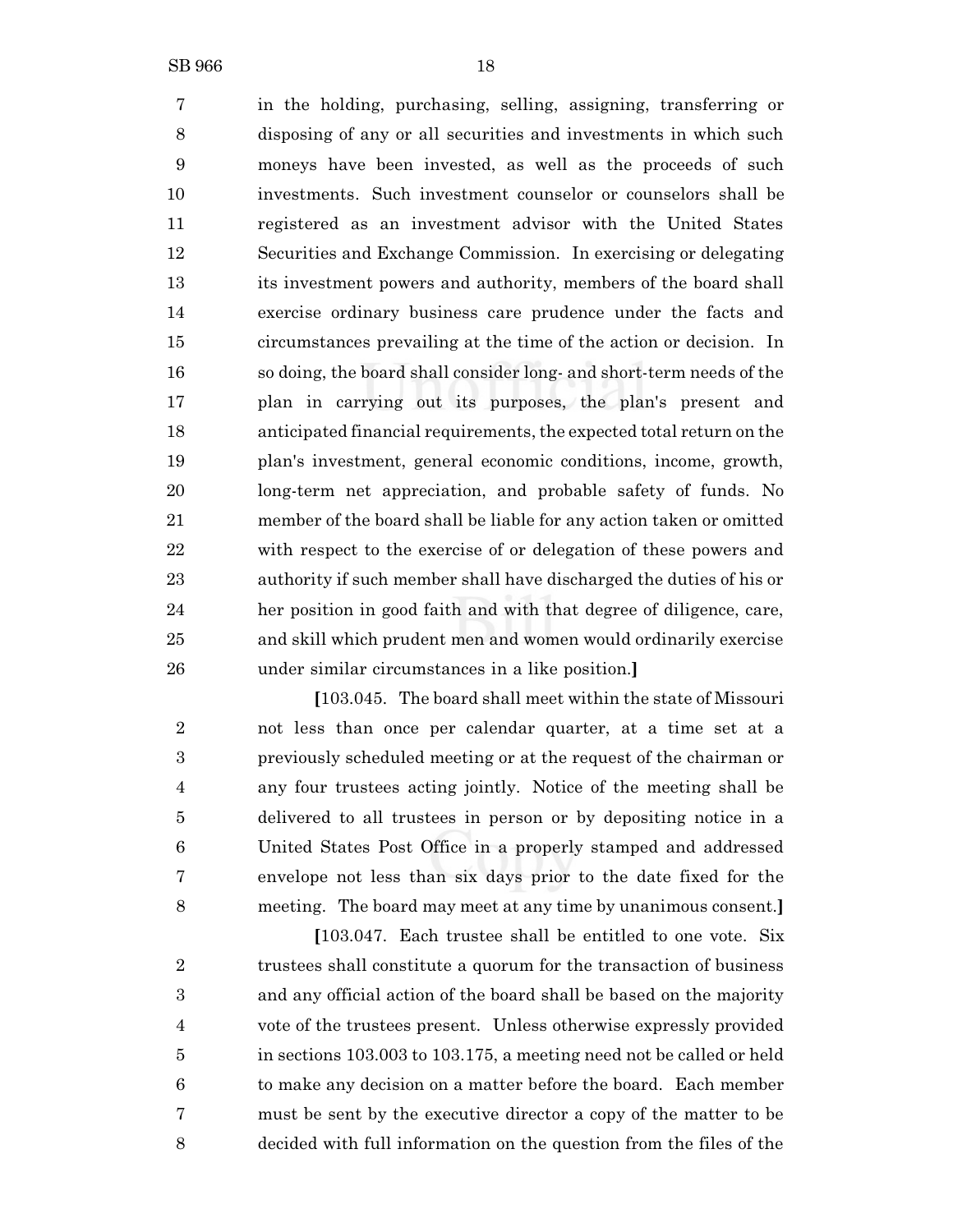plan. The concurring decisions of six trustees may decide the issue by signing a document declaring their decision and sending the written document to the executive director within fifteen days after the document and information was mailed to the trustee. If any trustee is not in agreement with the six trustees, the matter is to be passed on at a regular board meeting or a special meeting called for that purpose.**]**

**[**103.050. The principal office of the plan shall be in Jefferson City. The plan shall have a seal bearing the inscription "Missouri Consolidated Health Care Plan", which shall be in the custody of its executive director. The courts of the state shall take judicial notice of the seal, and all copies of records, books, and written instruments which are kept in the office of the system and are certified by the director under the seal shall be proved or admitted in any court or proceeding as provided by section 109.130.**]**

**[**103.059. Subject to the limitations of law, the board shall 2 formulate and adopt rules and regulations for the government of its own proceedings and for the administration of the plan, and its decisions as to all questions of fact shall be final and conclusive on all persons except for the right of review as provided by law and except for fraud or such gross mistake of fact as to have an effect equivalent to fraud.**]**

**[**103.070. The assets of the plan shall be exempt from state, county, municipal or other political subdivision taxes.**]**

**[**103.075. The plan shall become effective on January 1, 1994. The Missouri state employees' retirement system medical care plan available for state employees, retirees, and their dependents together with all assets and liabilities shall be incorporated into the plan by June 30, 1994. Prior to January, 1994, all statutory provisions governing the Missouri state employees' retirement system medical care plan shall remain in effect.**]**

**[**103.175. The board shall study and report to the general assembly, on or before December 15, 2003, on the feasibility of including in this plan individuals who are employees of eligible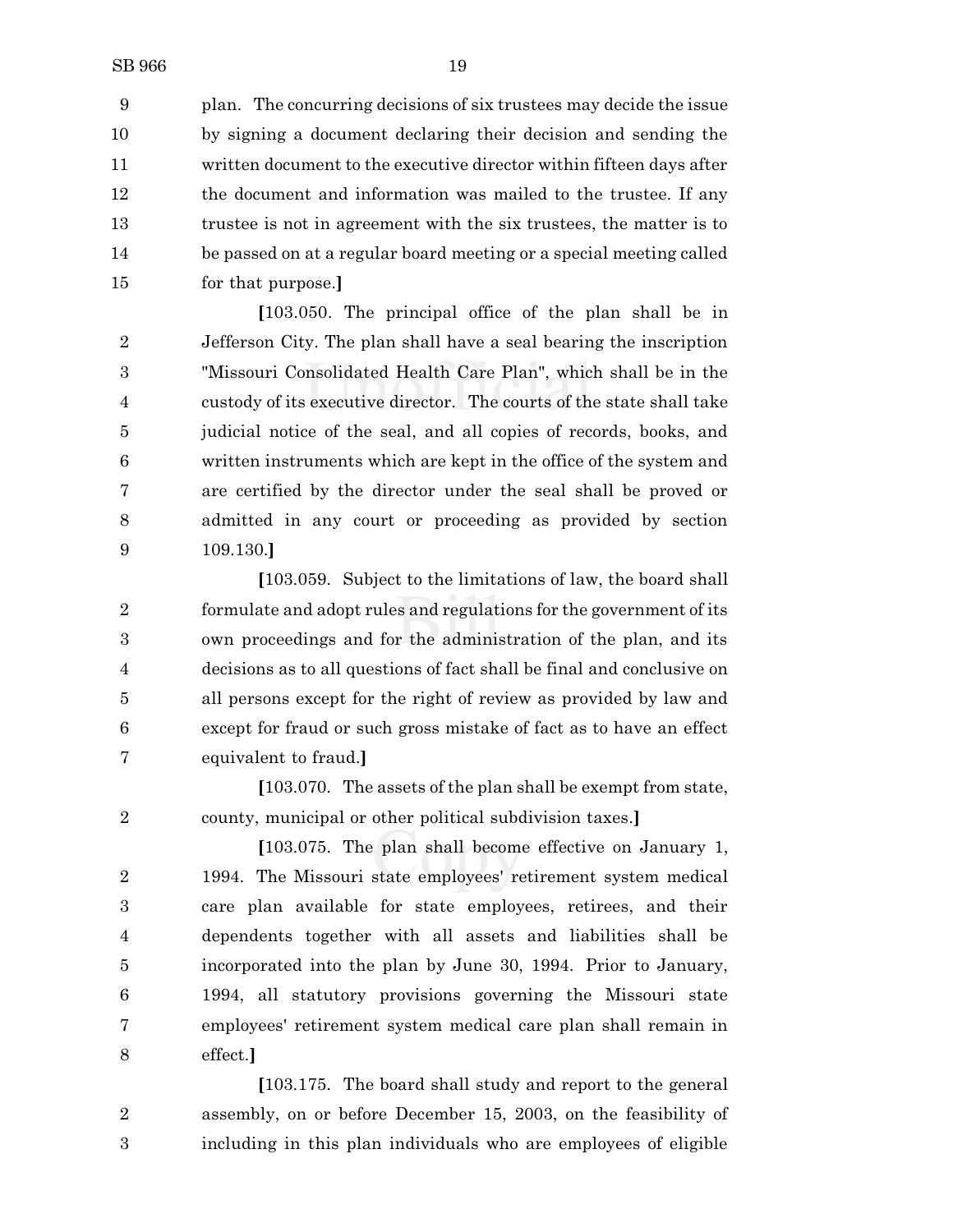agencies which have not elected to join the plan or who are retirees of school districts.**]**

**[**103.178. 1. Beginning on a date specified by the board of 2 trustees of the Missouri consolidated health care plan but not later than July 1, 1995, the Missouri consolidated health care plan established under section 103.005 shall implement a pilot project to make available to those residing in the pilot project area who are covered by the plan an alternative system of benefits for the treatment of chemical dependency added to those benefits regularly available to plan participants. The benefits provided under the pilot project shall be similar in scope and comprehensiveness, but not limited to, the benefits provided for the treatment and rehabilitation of persons who are chemically dependent under the department of mental health's comprehensive substance treatment and rehabilitation program, popularly described as the C-STAR program. Such a pilot project shall operate for a period not to exceed four years. To the extent that participation in the pilot project incurs additional cost to a person covered under the plan, participation shall be voluntary. If no additional cost is incurred, the alternative system of benefits may be made in lieu of the regular benefits for the services in the pilot project area.

 2. The Missouri state employees' retirement system or the Missouri health care plan, as appropriate, shall in cooperation with the department of mental health and the department of insurance, financial institutions and professional registration design the pilot project so as to generate data to evaluate the costs and benefits of providing coverage of chemical dependency using an alternative set of benefits as provided in this section. The Missouri consolidated health care plan shall at the completion of the pilot project submit to the governor and the members of the general assembly a report which describes the results of the evaluation of this pilot project. As authorized by appropriations made for that purpose, the Missouri state employees' retirement system or the Missouri consolidated health care plan may contract with persons to conduct an independent evaluation of the pilot project established in this section.**]**